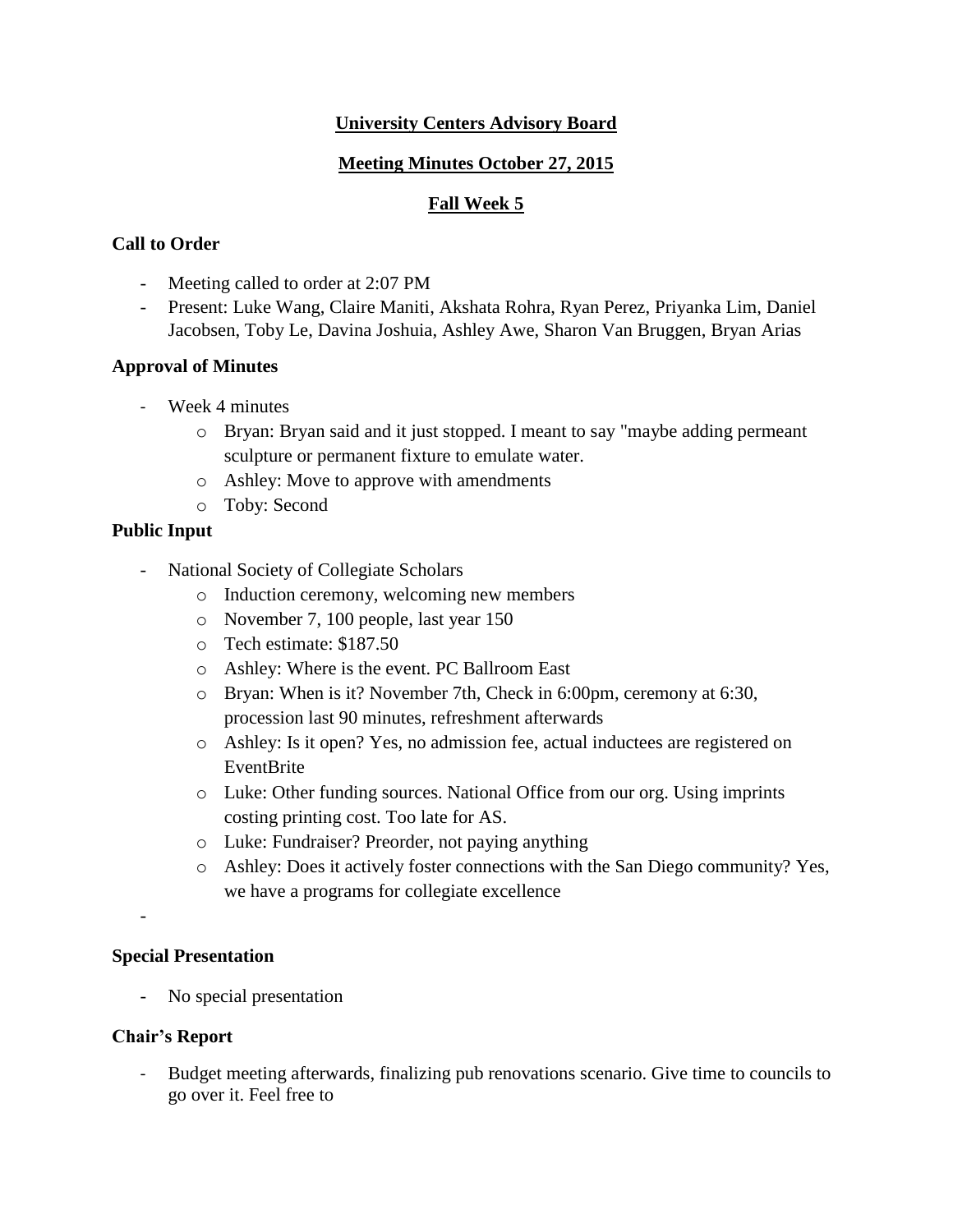- Catering MOU
- Books for Prisoners: Met with them last week, trying to restart the organization. Keep them in the space they are currently occupying instead of moving them to E202. E202 is still full of LGBTQIA items, trying to move them.

### **Vice Chair Report**

None

#### **Director's Report**

- Starbucks Pre-Training Session
	- o Morning session is from 8-9,9-10, afternoon is 1-2,2,3
	- o Invitation is extended to all on UCAB
	- $\circ$  The +1 is more or so limited to just one person. There probably won't be space if a large a group shows up
	- o Student leaders, council leaders are invited.
	- o Bryan: Can we come to any of them? UCAB is invited to all four sessions. Most people only received two of the times to balance.
- Enrollment Numbers
	- o Projections is lower than the reality. Week 3 confirmed number 33,735
	- o Summer also had an increase in the number of
	- o Increase in funding by \$425,000,
	- o Before it was \$700 surplus, now it is more like 500,000
	- o Claire: Can we get an updated budget online? We can look at developing a different budget. Not typical what we do.
	- o Priyanka: How sure are we of the number? The number I just shared are confirmed, they are paid and collected student fee. Did not project winter and spring since the numbers could decrease. Generally, plan an attrition rate of 2-3%
	- o Toby: Attrition is defined as decrease income? Meaning less enrollment

### **New Business**

- The Beat
	- o Meets 5 of the categories, 1 per student and with projected attendance of 200, recommend for \$200.
	- o Bryan: Move to approve \$200 for The Beat.
	- o Ashley Second-
- NSCS
	- o Bryan: Move to approve \$187.50 for NSCS
	- o Ryan: Second
- Storage Space Discussion
	- o Some allocated storage spaces have not been utilized and it is already week 5. A lot of the keys have not been picked up.
	- o Ashley: Is there a waitlist?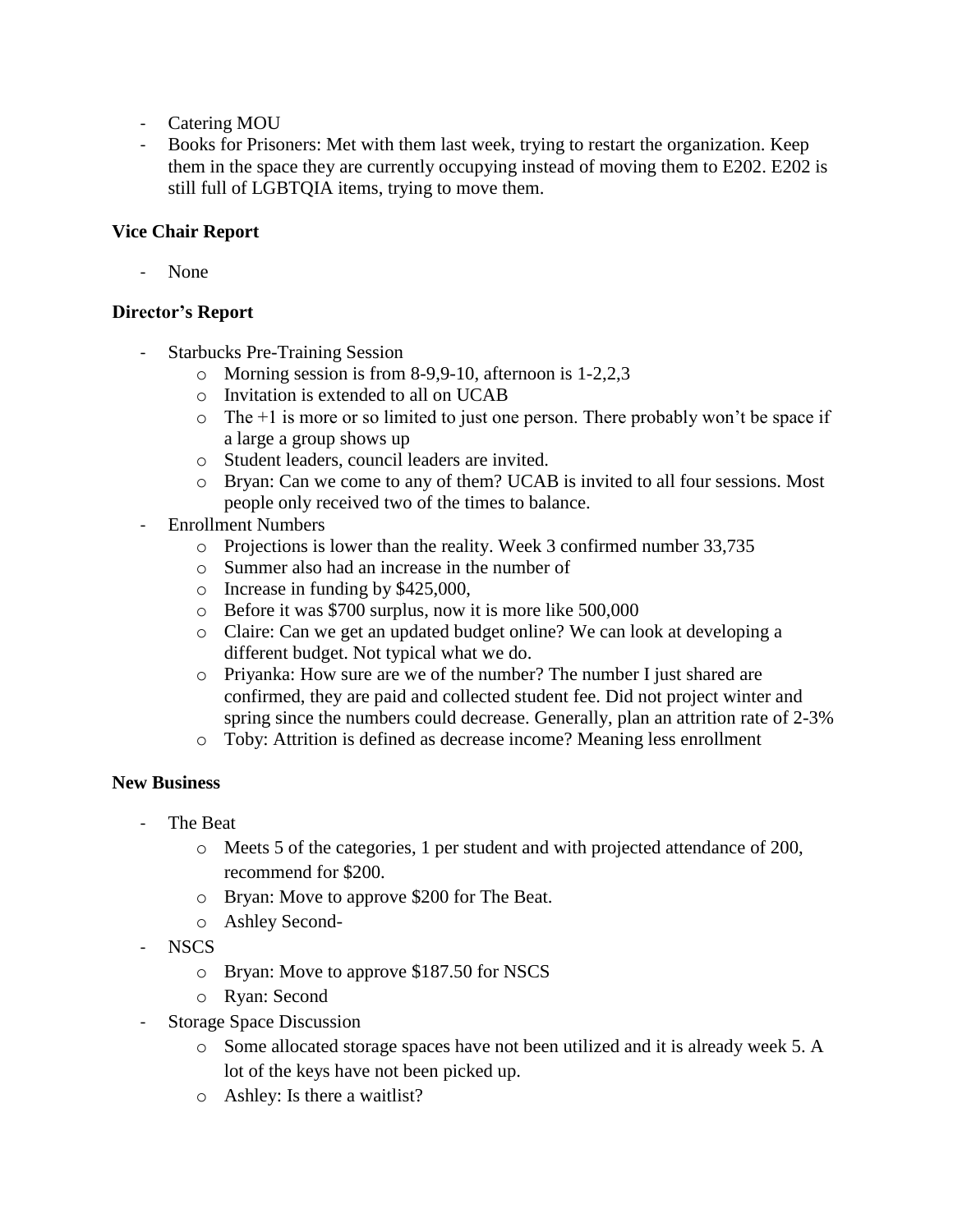- Luke: There was a waitlist from last year.
- o Ashley: Have you contacted all the organizations who have not picked up their keys?
	- **Sharon:** Not yet since we haven't tabulated all the organizations
- o Davina: Do student organizations know they are allocated a space?
	- Sharon: Multiple emails were sent last year, but it is possible
- o Claire: I recommend setting a deadline. Personally think week 8 is a little late
- o Sharon: When setting the deadline, we should consider the CSI registration delay. Student organizations were given until week 5 to register. CSI still hasn't registered most of the student organizations due to delays, so we should consult them before setting a deadline. At least try to find out if the student organizations are at least pending.
- o Dan: We did have early key check out form process for student organizations who have not fully registered yet?
	- Sharon: Yes
- o Luke: Just to clarify, we can check how many student organizations who have never started the CSI registration and those who are still pending.
- o Toby: What is the requirements with CSI that is taking longer than usual?
	- Sharon: I believe it is a dispute resolution training that is a three hour long in person training. Also the insurance policy for certain organizations is also causing some delays.
- o Ashley: Believe week 8 is a little late, but how long do you think you can get the information of how many student organizations have not yet started their CSI registering, etc. Getting the information will probably take about 1-2 weeks.
- o Bryan: The best thing to do I think is to set the deadline to week 6. So any organizations who have not started the registration process by the end of Week 6, their space could be allocated to someone else.
- o Sharon: Technically CSI needs to have the organizations in the registration process by Week 5. But we will consider the people who are in the process registered if it is just the university that's holding them up.
- o Claire: Revisiting this in old business next week.

# **Old Business**

- UCEN Catering MOU
	- o Ryan: We don't have enough information about the numbers for events that UCSD Catering has, we don't need to know how many times they lose on business when people opt out, etc
	- o Feels irresponsible to change the MOU without that information
	- o Recommendation: Renew the MOU as is for 2 mores years but form a committee that looks into the numbers to see if we need to change the catering MOU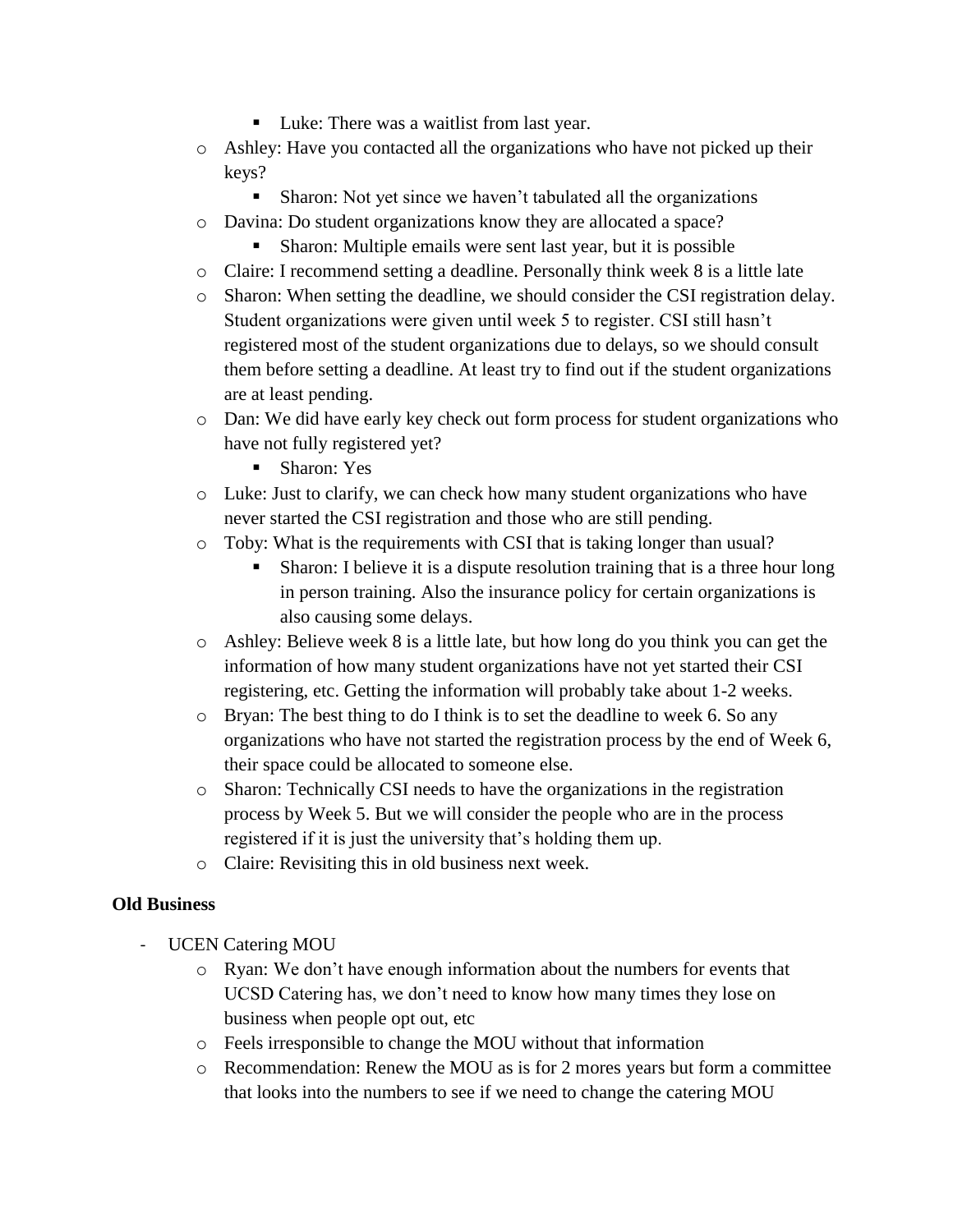- o Bryan: Is 2 years enough? If we do two years, we don't have a year to find the metrics. Essentially do we have enough time? We chose 2 years because we really wanted to put pressure on finding the alternative. There is a feeling that we are renewing because of afraid of losing on the rent.
- o Claire: Budget committee wants better numbers on exactly what Catering is making specially in the Price Center. I don't know if we need committee for that but we do need the numbers. We can check the number of events that are catered and how many chose UCSD Catering
- o Ashley: Catering keeps track of all the numbers, do they have the obligation to ask for that? University Center has the right to ask for that especially when they are occupying space.
- o Bryan: Anyway for us to check
- o Davina: Are we allowed to see the numbers from previous year? We haven't received the numbers from the past?
- o Ashley: Move to renew the MOU for 2 years
- o Aku: Second
- o Bryan: Objection. Thinking of 3 years to give it more time for finding the information.
- o Motion: Move to renew the MOU for 3 years as is.
	- Approve: 6
	- Reject:2
	- Abstain 2
	- **Motion passes**
- Pub Space Renovation
	- o Claire: Draft document for the renovation scenarios was sent to all of you. It is a draft document so be aware of sharing the document.
	- o Toby: Questions on the entry, it said "was" the main priority? Used was because it was discussed last year, think it is still a priority but it is UCAB's decision
	- o Discussing further in Budget
- Fountain Discussion
	- o Ashley: Strong support for letting the fountains run. Straw poll shows that most fountains are very iconic. If we must shut one down it should be Triton Fountain. PC Fountain is so iconic. Let's see how the drought goes and evaluate after that.
	- o Ryan: Would we be able to talk about it next week. We can table it, but it was talked about and emailed. We need to make sure we have input.
	- o Bryan: Forgot to send it to GSA. I would support continue running the fountain.
	- o Toby: General consensus was to let it run. Maybe cost estimates for more creative solutions
	- o Ashley: Even though there was strong support, if we do have to shut down the PC fountain it should be turned into a garden